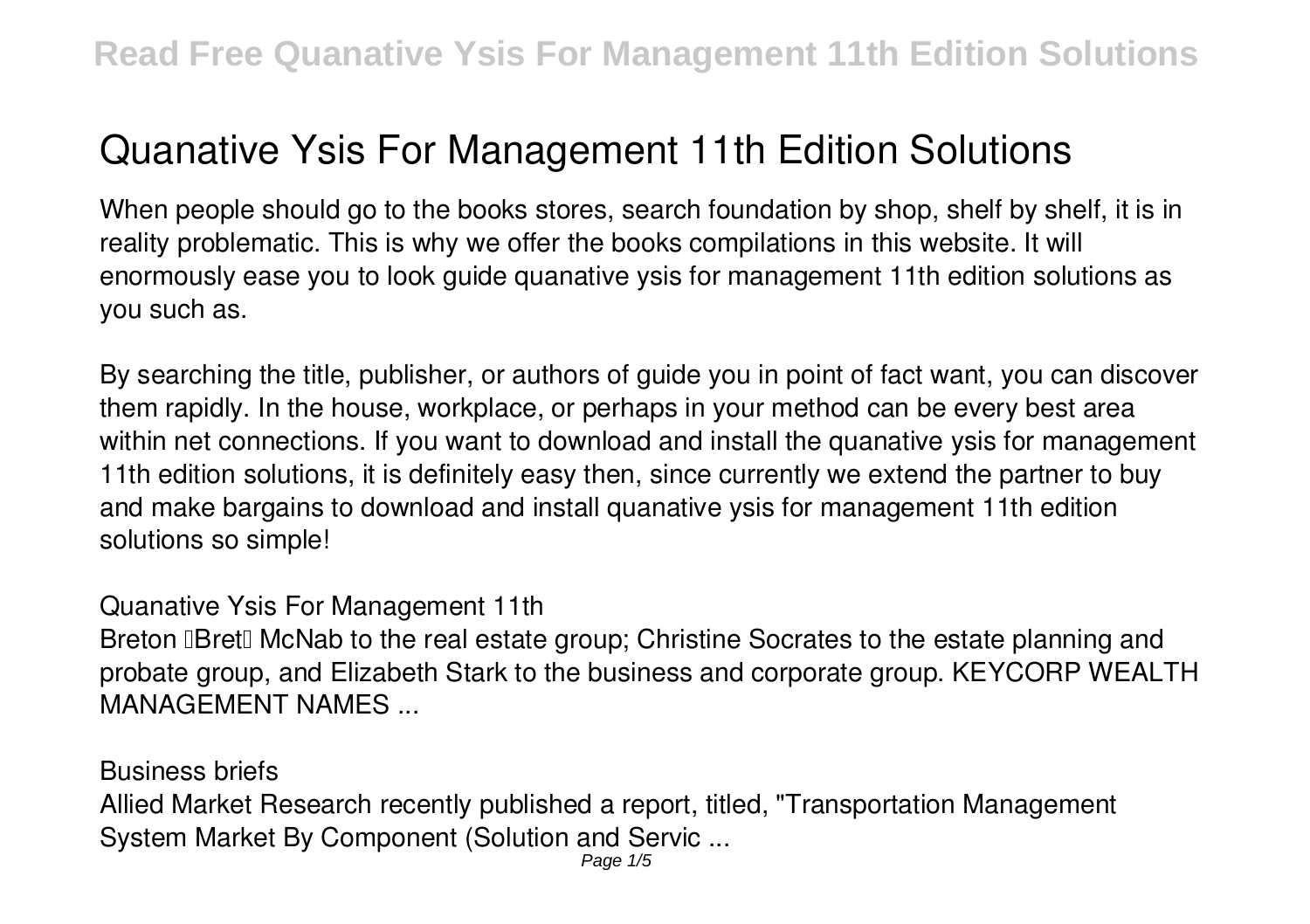Transportation Management System Market to Garner \$11.36 Billion, Globally, by 2027 at 9.6% CAGR: AMR Global Traffic Management System Market Report 2021 is latest research study released by HTF MI evaluating the market risk side analysis, highlighting opportunities and leveraged with strategic and ...

Traffic Management System Market to See Massive Growth by 2027: Dahua Technology, Iteris, Fujitsu

Argus Research, an independent investment research firm, continues its Equity Research Report coverage on Dogness (International) Corporation (NasdaqGM: DOGZ). Highlights, as conveyed by Argus Analyst ...

Argus Updates Equity Research Report Coverage of Dogness (International) Corp. (DOGZ) Quantitative investing is a well-established approach in the west with a significant number of products and Assets Under Management (AUM). Smart Beta ETFs, the simplest version of a quantitative ...

Fundamentals based quantitative strategy: Combining the best of two investment methods The global market for Facilities Management estimated at US 1 4 Trillion in the year 2020 is projected to reach a revised size of US 3 Trillion by 2027 growing at a CAGR of 11 over the analysis period ...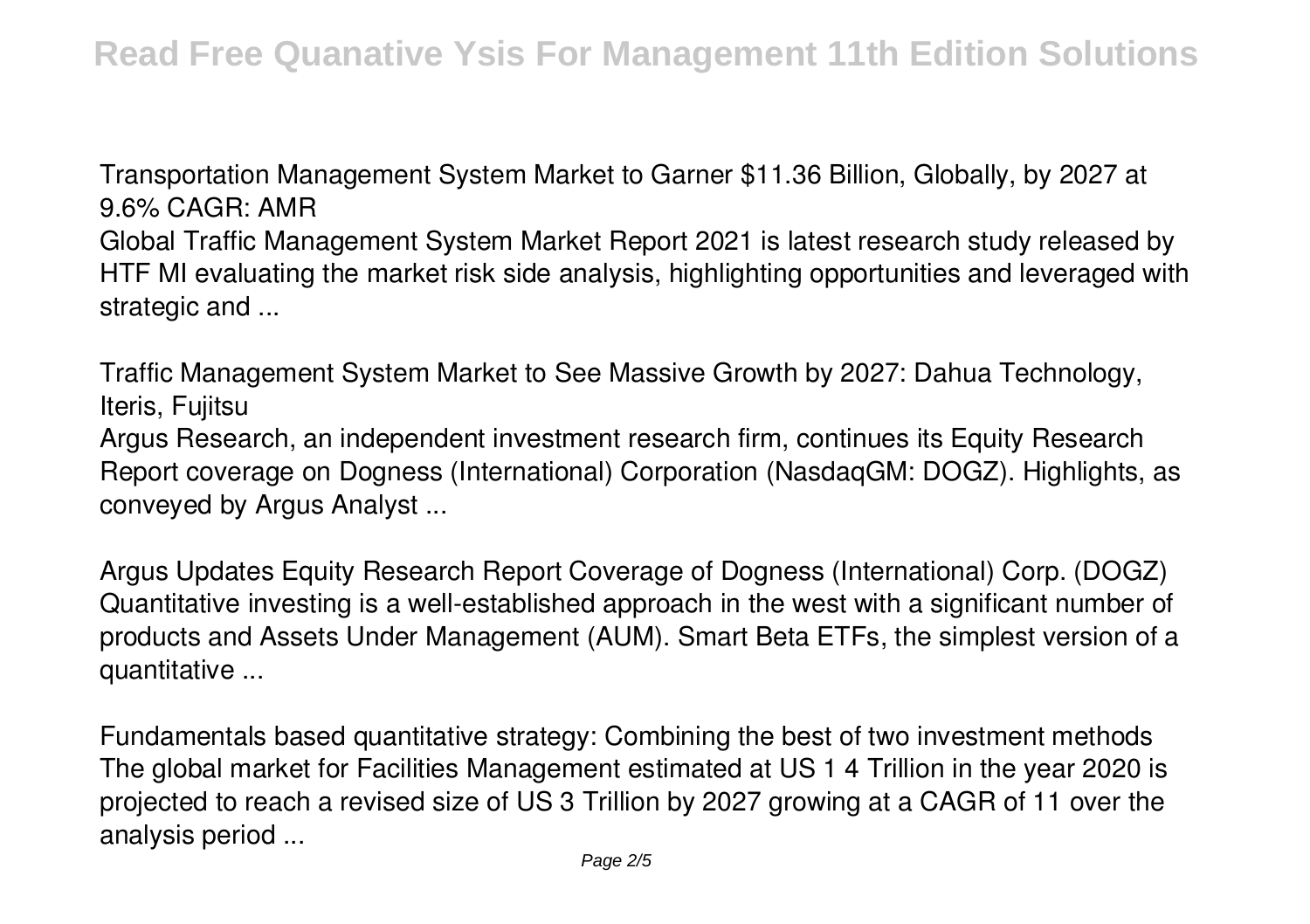Facilities Management Market Size, Share 2021, Impressive Industry Growth Report 2027 Allied Market Research published a report, titled, "Tag management system Market by Component (Tools and Service),Application (User Experience Management, Risk & Compliance Management, Content ...

Tag Management System Market to Reach \$1.72 Billion, Globally, by 2027 at 13.0% CAGR: Allied Market Research Stay up-to-date with Knowledge Management market research offered by HTF MI. Check how key trends and emerging drivers are shaping this industry growth.

Knowledge Management Market Next Big Thing : Major Giants Knosys, IBM Global Services, KMS Lighthouse Wolters Kluwer Legal & Regulatory U.S. will host three webinar panels corresponding with the release of the 2021 Wolters Kluwer Future Ready Lawyer Survey: Moving Beyond the Pandemic. The panels will ...

Webinar panels to focus on executive, corporate counsel and global perspectives HTF MI added a new research study on Global Anti-Fraud Management System Market in its repository, aims to offers a ...

Anti-Fraud Management System Booming Segments; Investors Seeking Growth | IBM, Page 3/5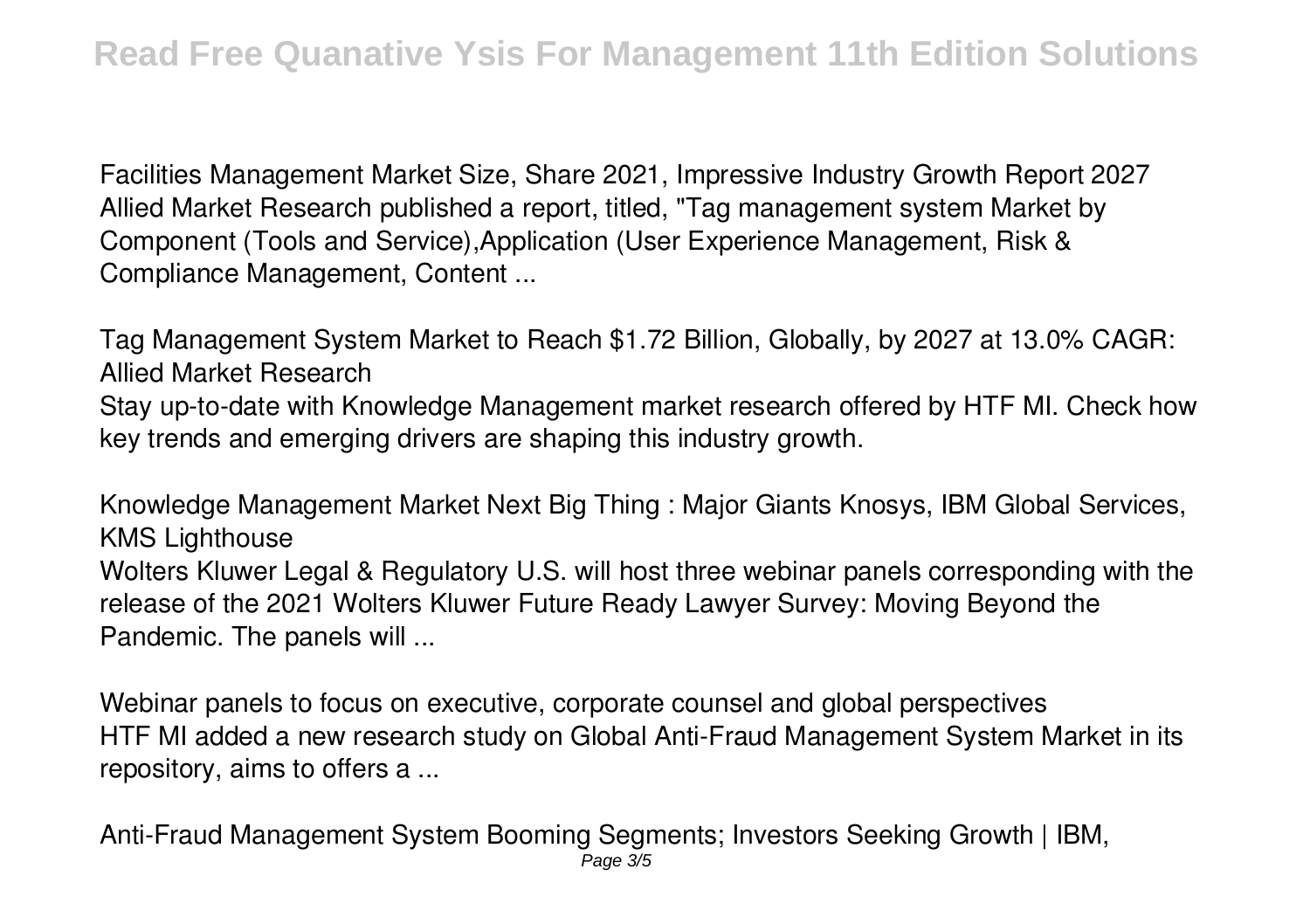## Capgemini, ACI Worldwide

The market for waste management is expected to grow at a CAGR of around 6.6% from 2020 to 2027 and expected to reach the market value of around US\$ 575.1 Bn by 2027. The global Waste Management Market ...

Waste management Market driven by increasing amount of waste especially industrial waste day by day  $\vert$  ARC Oncotarget published "Quantitative proteome profiling stratifies ... utility in augmenting existing diagnosis and disease management for this rare tumor. The present Oncotarget work shed light ...

Oncotarget: Quantitative proteome profiling stratifies fibroepithelial lesions of the breast Body> TORONTO, June 04, 2021 (GLOBE NEWSWIRE) -- AGF Management Limited (TSX: AGF.B) will release its financial results for Q2 2021 on Wednesday, June 30, 2021 at approximately 8:00 a.m. ET. AGF will ...

AGF Management Limited to Release Second Quarter 2021

The data privacy management software market saw soaring growth in 2020 with worldwide revenues up 46.1% year over year. International Data Corporation ( IDC) expects this growth to continue over the ...

Demand for Data Privacy Management Software Will Remain Strong, Driven by Expanding Page 4/5